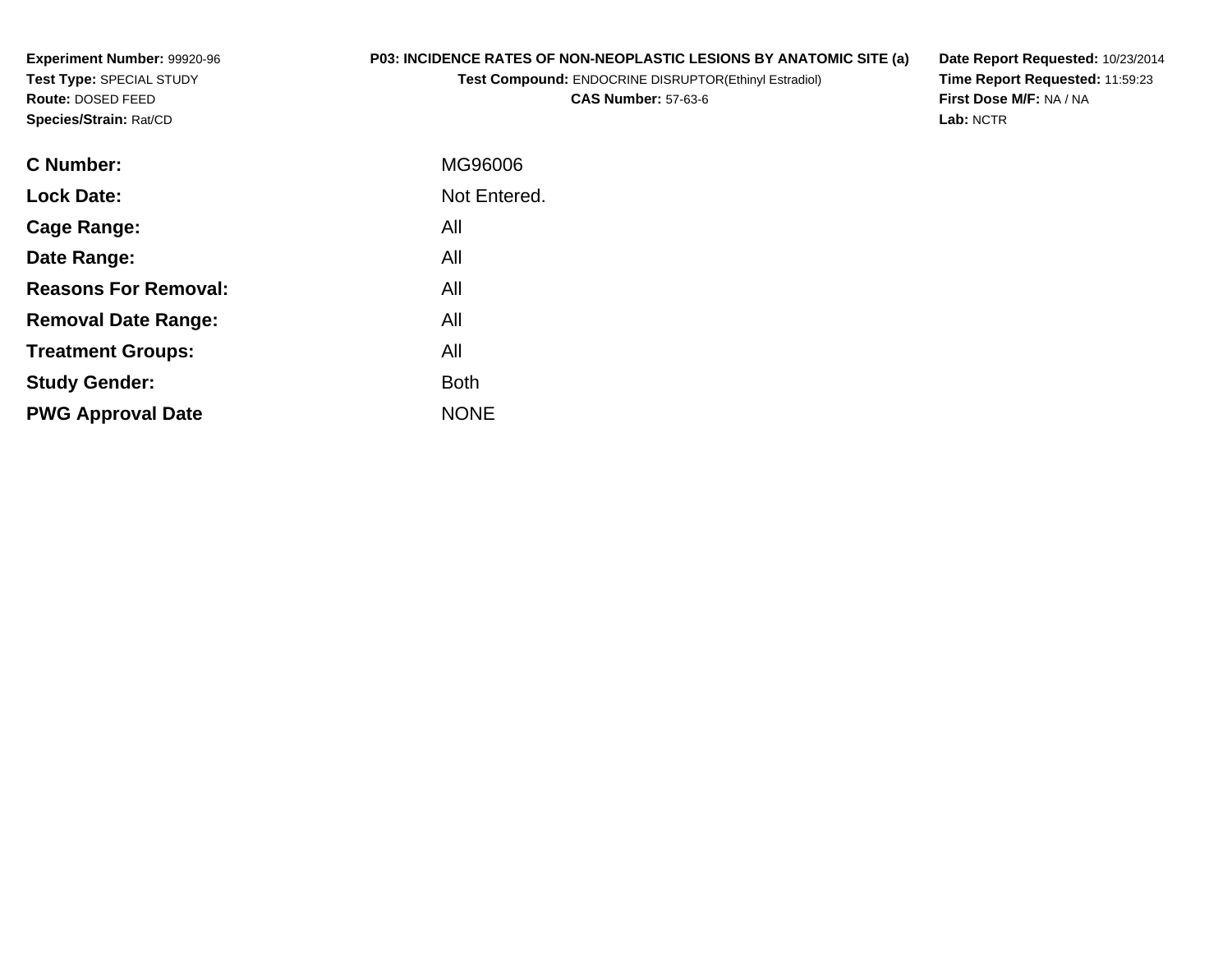**Test Compound:** ENDOCRINE DISRUPTOR(Ethinyl Estradiol)

**CAS Number:** 57-63-6

**Date Report Requested:** 10/23/2014**Time Report Requested:** 11:59:23**First Dose M/F:** NA / NA**Lab:** NCTR

| <b>CD Rat MALE</b>                      | <b>CONTROL</b><br>F <sub>3</sub> | <b>F3/2PPB TO CTRL</b> | <b>F3/10PPB TO CTRL</b> | <b>F3/50PPB TO CTRL</b> |
|-----------------------------------------|----------------------------------|------------------------|-------------------------|-------------------------|
| <b>Disposition Summary</b>              |                                  |                        |                         |                         |
| <b>Animals Initially In Study</b>       | 25                               | 25                     | 25                      | 25                      |
| <b>Early Deaths</b>                     |                                  |                        |                         |                         |
| <b>Survivors</b>                        |                                  |                        |                         |                         |
| <b>Terminal Sacrifice</b>               | 25                               | 25                     | 25                      | 25                      |
| <b>Animals Examined Microscopically</b> | 25                               | 25                     | 25                      | 25                      |
| ALIMENTARY SYSTEM                       |                                  |                        |                         |                         |
| Liver                                   | (25)                             | (0)                    | (1)                     | (25)                    |
| Hepatocyte, Vacuolization Cytoplasmic   |                                  |                        |                         | 1(4%)                   |
| Hepatodiaphragmatic Nodule              |                                  |                        | 1 (100%)                |                         |
| Infiltration Cellular, Lymphocyte       | 4 (16%)                          |                        |                         | 3(12%)                  |
| Inflammation, Chronic Active            | 9(36%)                           |                        |                         | 5 (20%)                 |
| Mesentery                               | (0)                              | (0)                    | (0)                     | (1)                     |
| Fat, Necrosis                           |                                  |                        |                         | 1 (100%)                |
| Inflammation, Granulomatous             |                                  |                        |                         | 1 (100%)                |
| CARDIOVASCULAR SYSTEM                   |                                  |                        |                         |                         |
| None                                    |                                  |                        |                         |                         |
| <b>ENDOCRINE SYSTEM</b>                 |                                  |                        |                         |                         |
| <b>Adrenal Cortex</b>                   | (25)                             | (0)                    | (0)                     | (25)                    |
| Vacuolization Cytoplasmic               | 2(8%)                            |                        |                         | 2(8%)                   |
| Adrenal Medulla                         | (24)                             | (0)                    | (0)                     | (25)                    |
| <b>Pituitary Gland</b>                  | (25)                             | (0)                    | (0)                     | (25)                    |
| Pars Distalis, Cyst                     | 1(4%)                            |                        |                         | 1(4%)                   |
| <b>Thyroid Gland</b>                    | (25)                             | (0)                    | (0)                     | (25)                    |
| Cyst, Squamous                          | 4 (16%)                          |                        |                         | 4 (16%)                 |
| Cyst, Squamous, Multiple                |                                  |                        |                         | 1(4%)                   |
| Infiltration Cellular, Lymphocyte       | 1(4%)                            |                        |                         | 1(4%)                   |

GENERAL BODY SYSTEM

**Experiment Number:** 99920-96**Test Type:** SPECIAL STUDY**Route:** DOSED FEED**Species/Strain:** Rat/CD

 $\overline{\phantom{a}}$ 

a - Number of animals examined microscopically at site and number of animals with lesion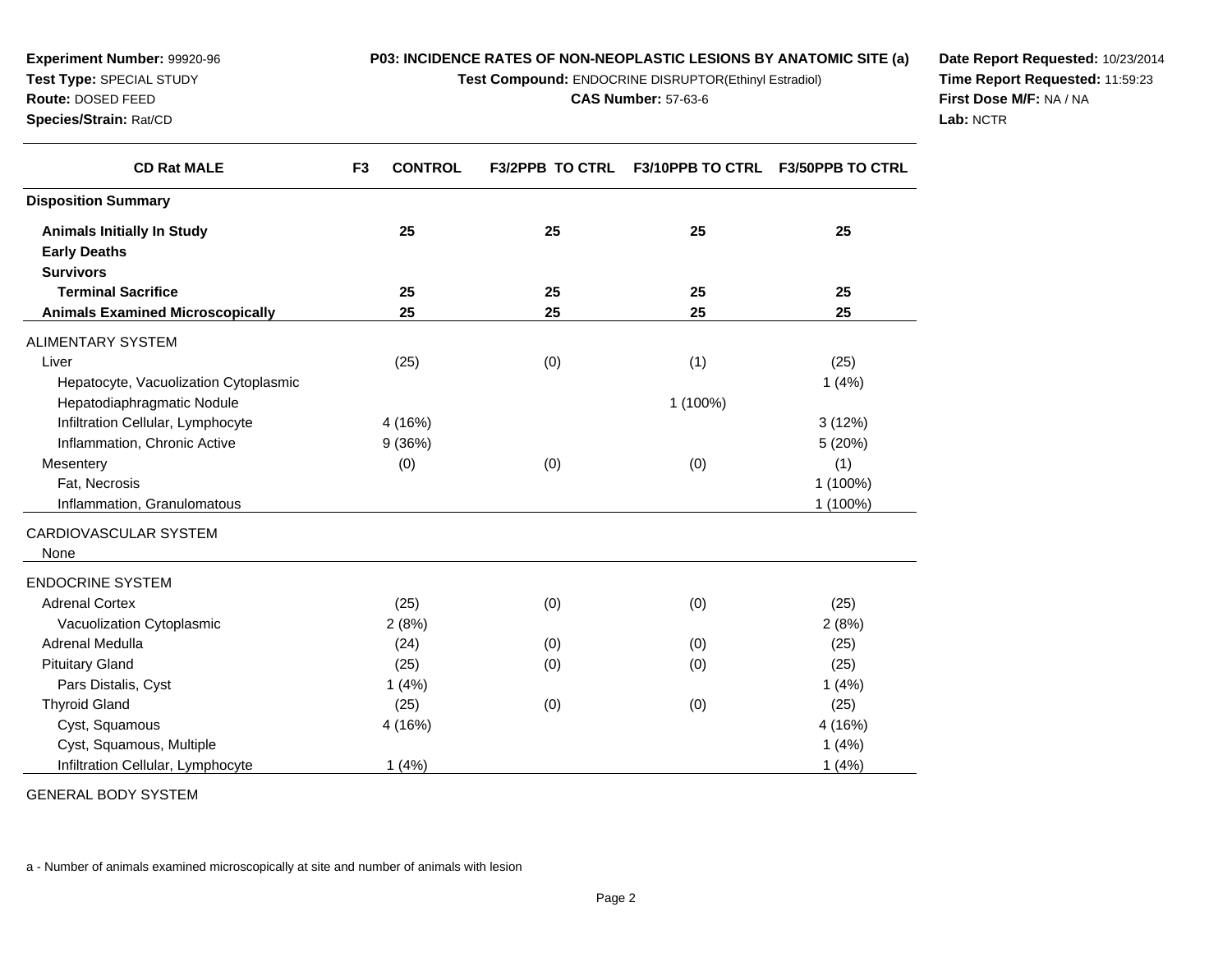| Route: DOSED FEED<br>Species/Strain: Rat/CD | <b>CAS Number: 57-63-6</b>       |                        |                         |                         | First Dose M/F: NA / NA<br>Lab: NCTR |
|---------------------------------------------|----------------------------------|------------------------|-------------------------|-------------------------|--------------------------------------|
| <b>CD Rat MALE</b>                          | <b>CONTROL</b><br>F <sub>3</sub> | <b>F3/2PPB TO CTRL</b> | <b>F3/10PPB TO CTRL</b> | <b>F3/50PPB TO CTRL</b> |                                      |
| None                                        |                                  |                        |                         |                         |                                      |
| <b>GENITAL SYSTEM</b>                       |                                  |                        |                         |                         |                                      |
| <b>Coagulating Gland</b>                    | (25)                             | (25)                   | (25)                    | (25)                    |                                      |
| Bilateral, Developmental Malformation       |                                  | 1(4%)                  | 1(4%)                   | 1(4%)                   |                                      |
| Developmental Malformation                  | 2(8%)                            | 7 (28%)                | 5(20%)                  | 8 (32%)                 |                                      |
| Epididymis                                  | (25)                             | (25)                   | (25)                    | (25)                    |                                      |
| Atrophy                                     |                                  | 3(12%)                 | 1(4%)                   | 1(4%)                   |                                      |
| Hypospermia                                 |                                  | 3(12%)                 | 1(4%)                   | 1(4%)                   |                                      |
| Infiltration Cellular, Lymphocyte           | 1(4%)                            | 2(8%)                  | 1(4%)                   |                         |                                      |
| <b>Preputial Gland</b>                      | (0)                              | (0)                    | (2)                     | (1)                     |                                      |
| Duct, Dilatation                            |                                  |                        | 1(50%)                  | 1 (100%)                |                                      |
| Inflammation, Suppurative                   |                                  |                        | 1(50%)                  | 1 (100%)                |                                      |
| Prostate, Dorsal/Lateral Lobe               | (9)                              | (12)                   | (8)                     | (9)                     |                                      |
| Infiltration Cellular, Lymphocyte           | 2(22%)                           | 3(25%)                 |                         | $1(11\%)$               |                                      |
| Inflammation, Suppurative                   | 7 (78%)                          | 9(75%)                 | 8 (100%)                | 8 (89%)                 |                                      |
| Prostate, Dorsal/lateral Lobe               | (16)                             | (13)                   | (17)                    | (16)                    |                                      |
| Prostate, Ventral Lobe                      | (25)                             | (25)                   | (25)                    | (25)                    |                                      |
| Infiltration Cellular, Lymphocyte           | 17 (68%)                         | 17 (68%)               | 14 (56%)                | 16 (64%)                |                                      |
| Inflammation, Suppurative                   | 1(4%)                            |                        |                         | 1(4%)                   |                                      |
| <b>Rete Testes</b>                          | (25)                             | (24)                   | (25)                    | (25)                    |                                      |
| Dilatation                                  |                                  | 3(13%)                 |                         | 2(8%)                   |                                      |
| Seminal Vesicle                             | (25)                             | (25)                   | (25)                    | (25)                    |                                      |
| <b>Depletion Secretory</b>                  |                                  |                        | 1(4%)                   | 1(4%)                   |                                      |
| <b>Testes</b>                               | (25)                             | (25)                   | (25)                    | (25)                    |                                      |
| Seminif Tub, Degeneration                   | 2(8%)                            | 5(20%)                 | 2(8%)                   | 1(4%)                   |                                      |
| HEMATOPOIETIC SYSTEM                        |                                  |                        |                         |                         |                                      |
| <b>Bone Marrow</b>                          | (25)                             | (0)                    | (0)                     | (25)                    |                                      |
| Myeloid Cell, Hyperplasia                   | 1(4%)                            |                        |                         | 2(8%)                   |                                      |
| Spleen                                      | (25)                             | (0)                    | (0)                     | (25)                    |                                      |

**P03: INCIDENCE RATES OF NON-NEOPLASTIC LESIONS BY ANATOMIC SITE (a)Test Compound:** ENDOCRINE DISRUPTOR(Ethinyl Estradiol)

**Date Report Requested:** 10/23/2014**Time Report Requested:** 11:59:23

a - Number of animals examined microscopically at site and number of animals with lesion

**Experiment Number:** 99920-96**Test Type:** SPECIAL STUDY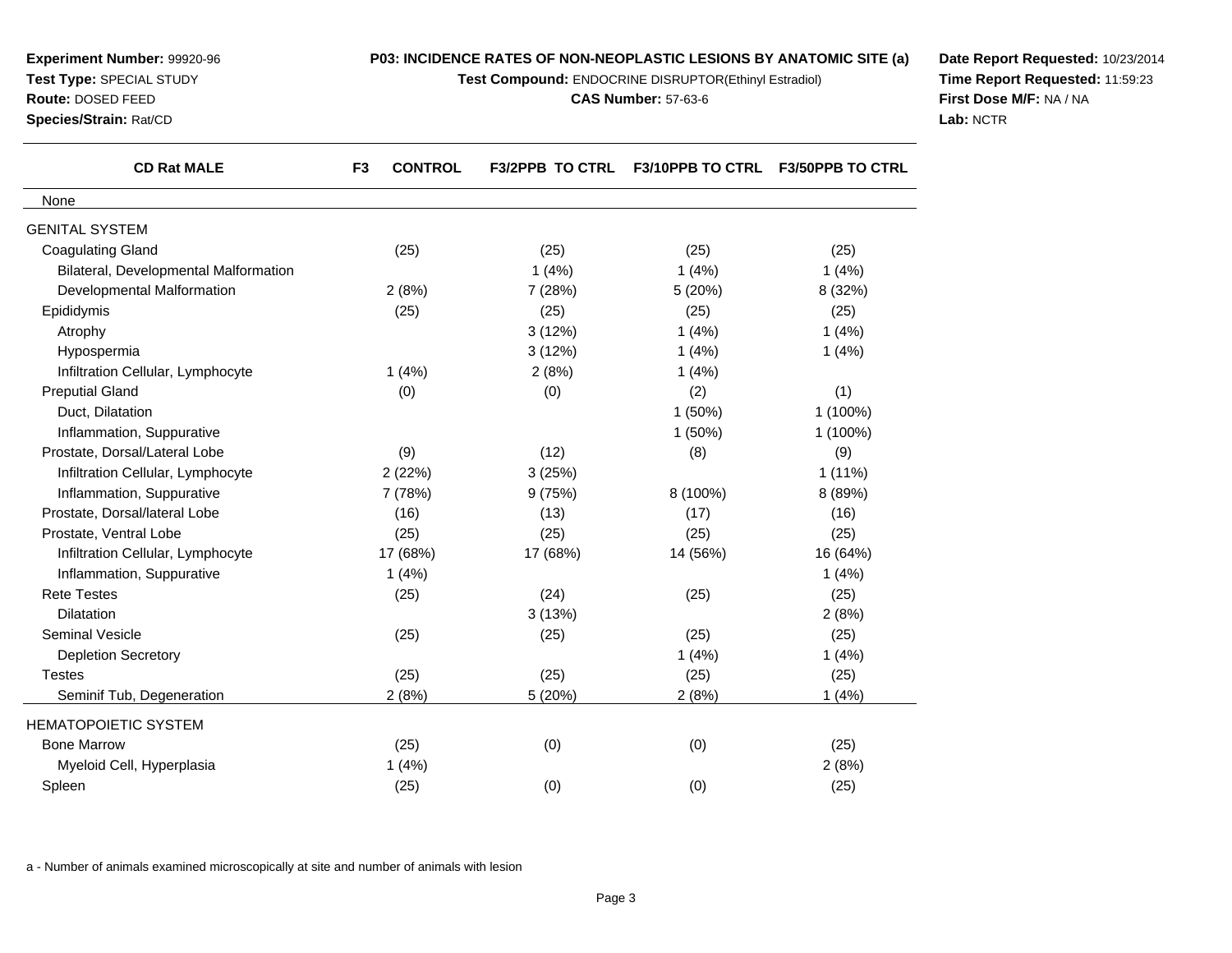**Test Compound:** ENDOCRINE DISRUPTOR(Ethinyl Estradiol)

#### **CAS Number:** 57-63-6

**Route:** DOSED FEED**Species/Strain:** Rat/CD

**Experiment Number:** 99920-96**Test Type:** SPECIAL STUDY

**Date Report Requested:** 10/23/2014**Time Report Requested:** 11:59:23**First Dose M/F:** NA / NA**Lab:** NCTR

| <b>CD Rat MALE</b>                | <b>CONTROL</b><br>F <sub>3</sub> | <b>F3/2PPB TO CTRL</b> | F3/10PPB TO CTRL | <b>F3/50PPB TO CTRL</b> |
|-----------------------------------|----------------------------------|------------------------|------------------|-------------------------|
| Hyperplasia, Lymphoid             | 1(4%)                            |                        |                  | 2(8%)                   |
| Pigmentation                      | 1(4%)                            |                        |                  | 3(12%)                  |
| Thymus                            | (24)                             | (0)                    | (0)              | (25)                    |
| Congestion                        | 1(4%)                            |                        |                  |                         |
| <b>INTEGUMENTARY SYSTEM</b>       |                                  |                        |                  |                         |
| <b>Mammary Gland</b>              | (25)                             | (25)                   | (24)             | (24)                    |
| Alveolus, Hyperplasia             | 2(8%)                            | 5 (20%)                | 4 (17%)          | 7 (29%)                 |
| Duct, Hyperplasia                 | 1(4%)                            | 1(4%)                  | 3(13%)           | 1(4%)                   |
| MUSCULOSKELETAL SYSTEM            |                                  |                        |                  |                         |
| <b>Bone</b>                       | (25)                             | (0)                    | (0)              | (25)                    |
| NERVOUS SYSTEM                    |                                  |                        |                  |                         |
| None                              |                                  |                        |                  |                         |
| <b>RESPIRATORY SYSTEM</b>         |                                  |                        |                  |                         |
| None                              |                                  |                        |                  |                         |
| SPECIAL SENSES SYSTEM             |                                  |                        |                  |                         |
| None                              |                                  |                        |                  |                         |
| <b>URINARY SYSTEM</b>             |                                  |                        |                  |                         |
| Kidney                            | (25)                             | (0)                    | (2)              | (25)                    |
| Bilateral, Pelvis, Dilatation     | 1(4%)                            |                        |                  |                         |
| <b>Casts Protein</b>              |                                  |                        |                  | 1(4%)                   |
| Congestion                        | 2(8%)                            |                        | 2 (100%)         |                         |
| <b>Hyaline Droplet</b>            | 2(8%)                            |                        |                  | 2(8%)                   |
| Infiltration Cellular, Lymphocyte | 21 (84%)                         |                        |                  | 19 (76%)                |
| Interstitium, Fibrosis            |                                  |                        |                  | 2(8%)                   |
| Renal Tubule, Dilatation          | 3(12%)                           |                        |                  | 6(24%)                  |
| Renal Tubule, Regeneration        | 10 (40%)                         |                        |                  | 9(36%)                  |

a - Number of animals examined microscopically at site and number of animals with lesion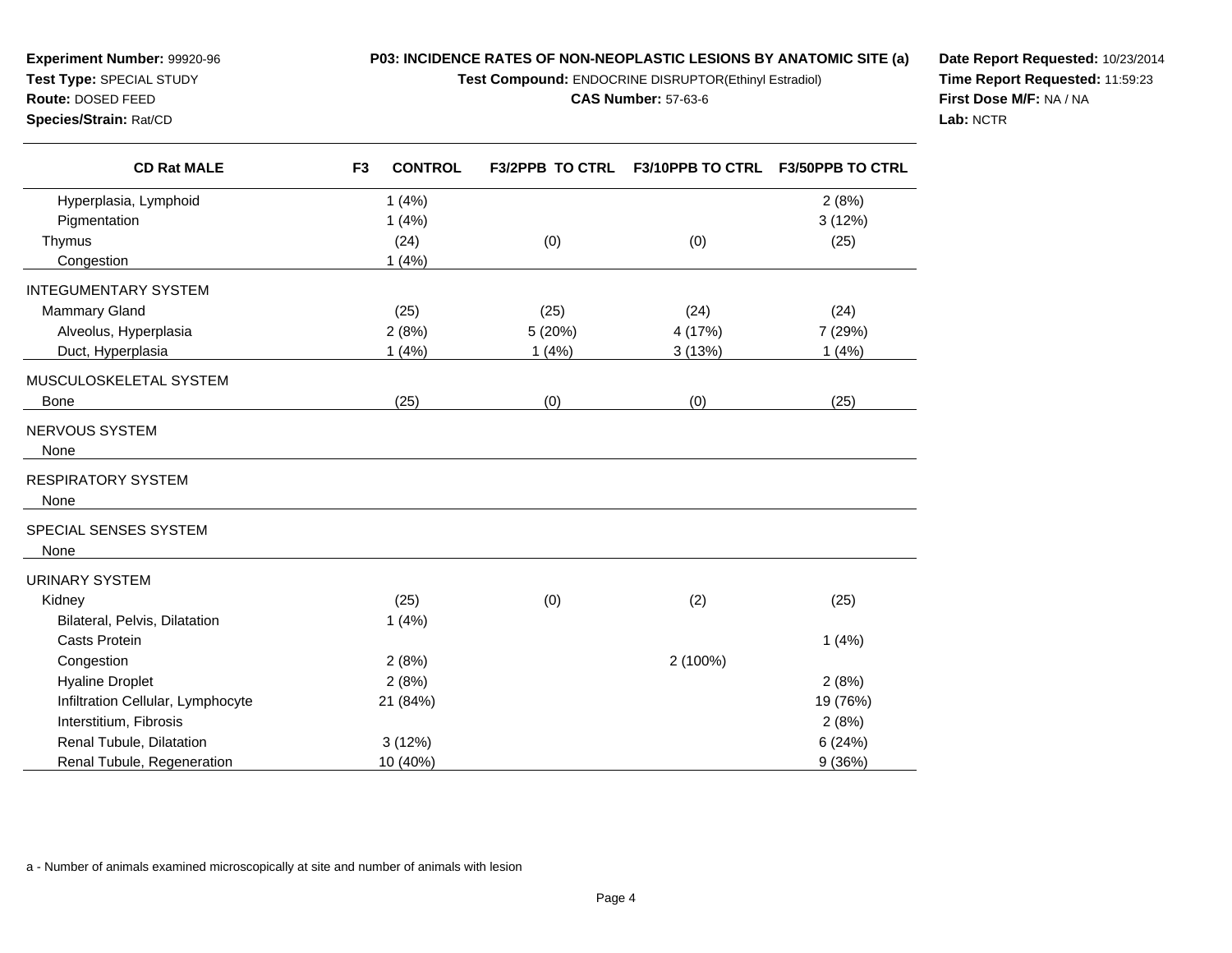**Experiment Number:** 99920-96**Test Type:** SPECIAL STUDY**Route:** DOSED FEED**Species/Strain:** Rat/CD

# **P03: INCIDENCE RATES OF NON-NEOPLASTIC LESIONS BY ANATOMIC SITE (a)**

**Test Compound:** ENDOCRINE DISRUPTOR(Ethinyl Estradiol)

**CAS Number:** 57-63-6

**Date Report Requested:** 10/23/2014**Time Report Requested:** 11:59:23**First Dose M/F:** NA / NA**Lab:** NCTR

\*\*\*END OF MALE DATA\*\*\*

a - Number of animals examined microscopically at site and number of animals with lesion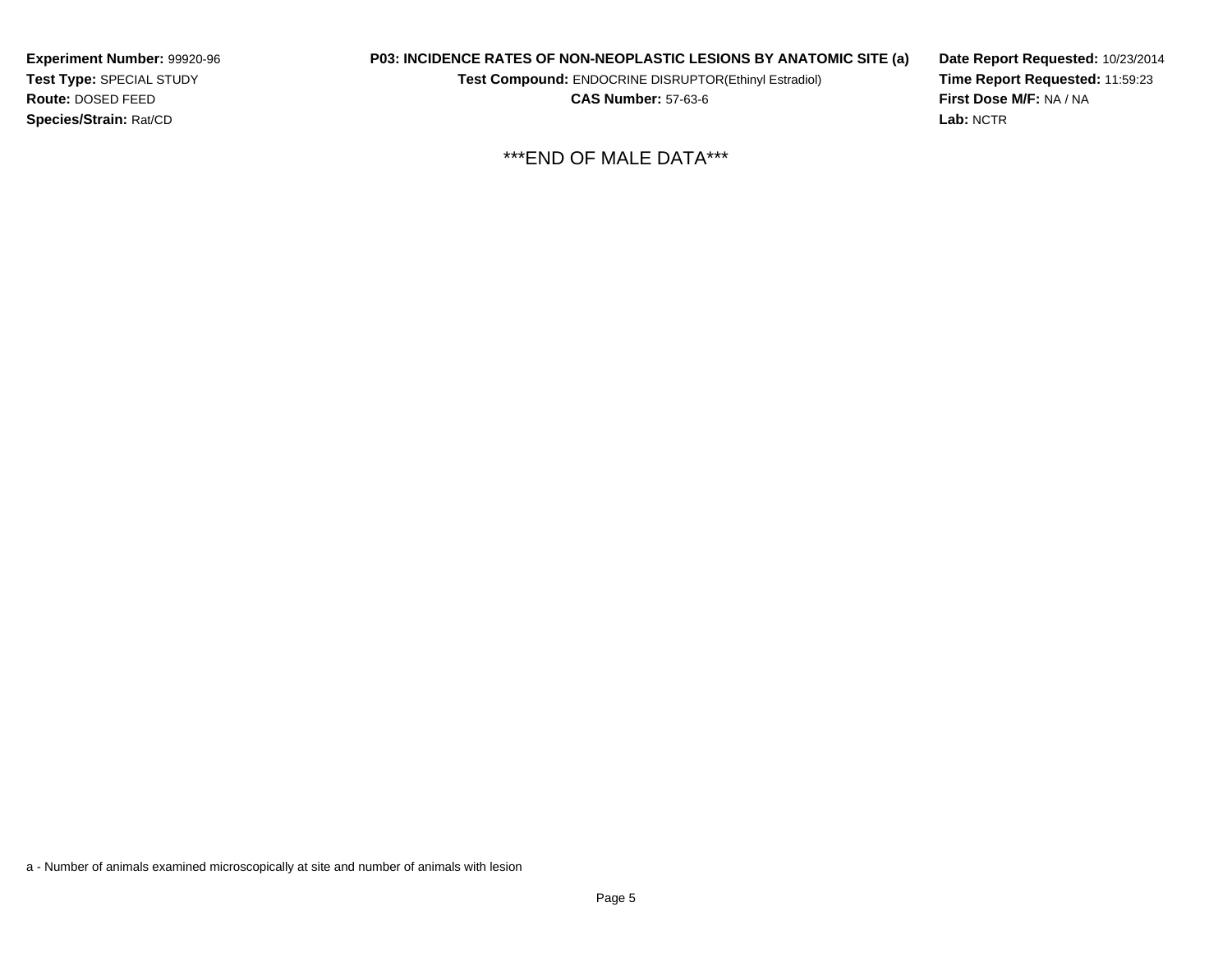**Test Compound:** ENDOCRINE DISRUPTOR(Ethinyl Estradiol)

**CAS Number:** 57-63-6

**Date Report Requested:** 10/23/2014**Time Report Requested:** 11:59:23**First Dose M/F:** NA / NA**Lab:** NCTR

| F3/10PPB TO CTRL F3/50PPB TO CTRL | <b>F3/2PPB TO CTRL</b>    | <b>CONTROL</b> | F <sub>3</sub> | <b>CD Rat FEMALE</b>                    |
|-----------------------------------|---------------------------|----------------|----------------|-----------------------------------------|
|                                   |                           |                |                | <b>Disposition Summary</b>              |
| 25<br>25                          | 25                        | 25             |                | <b>Animals Initially In Study</b>       |
|                                   |                           |                |                | <b>Early Deaths</b>                     |
|                                   |                           |                |                | <b>Survivors</b>                        |
| 25<br>25                          | 25                        | 25             |                | <b>Terminal Sacrifice</b>               |
| 25<br>25                          | 25                        | 25             |                | <b>Animals Examined Microscopically</b> |
|                                   |                           |                |                | ALIMENTARY SYSTEM                       |
| (0)<br>(0)                        | (1)                       | (0)            |                | Intestine Small, Jejunum                |
|                                   | 1 (100%)                  |                |                | Peyers Patch, Hyperplasia               |
| (25)<br>(0)                       | (0)                       | (25)           |                | Liver                                   |
|                                   |                           | 1(4%)          |                | Developmental Malformation              |
| 2(8%)                             |                           |                |                | Inflammation, Chronic Active            |
|                                   |                           |                |                | CARDIOVASCULAR SYSTEM                   |
|                                   |                           |                |                | None                                    |
|                                   |                           |                |                | ENDOCRINE SYSTEM                        |
| (25)<br>(0)                       | (0)                       | (25)           |                | <b>Adrenal Cortex</b>                   |
| (25)<br>(0)                       | (0)                       | (25)           |                | Adrenal Medulla                         |
| (25)<br>(0)                       | (0)                       | (25)           |                | <b>Pituitary Gland</b>                  |
|                                   |                           | 2(8%)          |                | Cyst                                    |
| (25)<br>(0)                       | (0)                       | (25)           |                | <b>Thyroid Gland</b>                    |
| 2(8%)                             |                           |                |                | Keratin Cyst                            |
|                                   |                           |                |                | <b>GENERAL BODY SYSTEM</b>              |
|                                   |                           |                |                | None                                    |
|                                   |                           |                |                | <b>GENITAL SYSTEM</b>                   |
| (0)                               |                           |                |                | <b>Clitoral Gland</b>                   |
|                                   |                           |                |                | <b>Distended</b>                        |
|                                   |                           |                |                |                                         |
| (0)                               | (3)<br>1(33%)<br>3 (100%) | (0)            |                | Inflammation, Chronic Active            |

a - Number of animals examined microscopically at site and number of animals with lesion

**Experiment Number:** 99920-96**Test Type:** SPECIAL STUDY**Route:** DOSED FEED**Species/Strain:** Rat/CD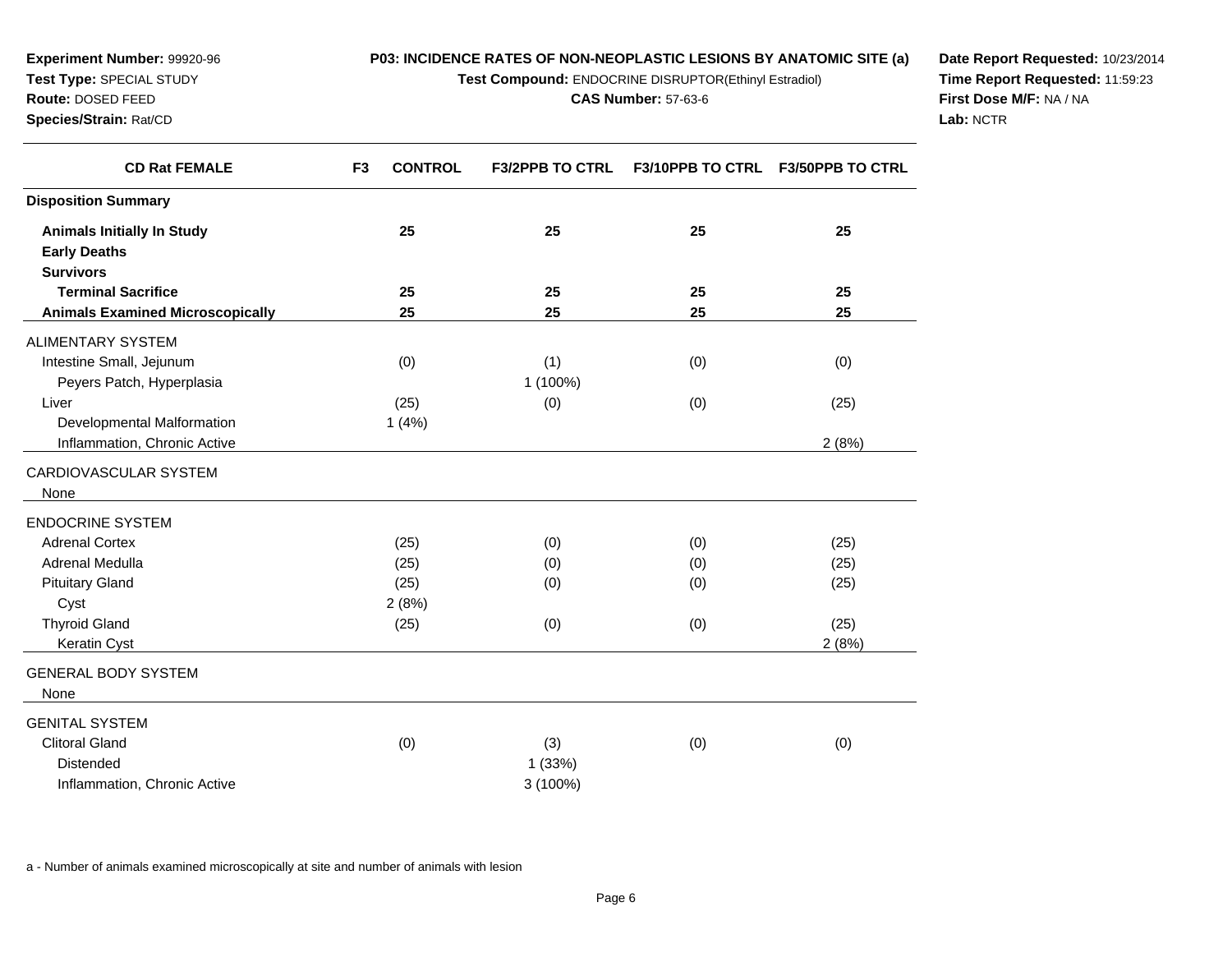**Test Compound:** ENDOCRINE DISRUPTOR(Ethinyl Estradiol)

**CAS Number:** 57-63-6

**Date Report Requested:** 10/23/2014**Time Report Requested:** 11:59:23**First Dose M/F:** NA / NA**Lab:** NCTR

| <b>CD Rat FEMALE</b>        | F <sub>3</sub> | <b>CONTROL</b> | <b>F3/2PPB TO CTRL</b> | F3/10PPB TO CTRL | F3/50PPB TO CTRL |
|-----------------------------|----------------|----------------|------------------------|------------------|------------------|
| Ovary                       |                | (25)           | (25)                   | (24)             | (25)             |
| Corpus Luteum, Cyst         |                | 1(4%)          |                        |                  |                  |
| Cyst                        |                | 2(8%)          |                        |                  |                  |
| <b>Diestrus</b>             |                | 10 (40%)       | 9(36%)                 | 3(13%)           | 4 (16%)          |
| Estrus                      |                | 5 (20%)        | 4 (16%)                | 5(21%)           | 6(24%)           |
| Hyperplasia, Sertoliform    |                |                |                        | 1(4%)            |                  |
| Metestrus                   |                | 6(24%)         | 5(20%)                 | 7 (29%)          | 4 (16%)          |
| Proestrus                   |                | 4 (16%)        | 7 (28%)                | 9(38%)           | 11 (44%)         |
| Oviduct                     |                | (25)           | (25)                   | (24)             | (25)             |
| <b>Uterus</b>               |                | (25)           | (25)                   | (25)             | (25)             |
| <b>Diestrus</b>             |                | 8 (32%)        | 9(36%)                 | 4 (16%)          | 3(12%)           |
| <b>Estrus</b>               |                | 5 (20%)        | 4 (16%)                | 5 (20%)          | 6(24%)           |
| Metestrus                   |                | 8 (32%)        | 5 (20%)                | 6(24%)           | 5(20%)           |
| Proestrus                   |                | 4 (16%)        | 7 (28%)                | 10 (40%)         | 11 (44%)         |
| Vagina                      |                | (25)           | (25)                   | (25)             | (25)             |
| <b>Diestrus</b>             |                | 10 (40%)       | 8 (32%)                | 3(12%)           | 4 (16%)          |
| <b>Estrus</b>               |                | 4 (16%)        | 4 (16%)                | 7 (28%)          | 5(20%)           |
| Metestrus                   |                | 8 (32%)        | 6(24%)                 | 7 (28%)          | 5 (20%)          |
| Mucocyte, Hyperplasia       |                |                | 1(4%)                  |                  |                  |
| Proestrus                   |                | 3(12%)         | 7 (28%)                | 8 (32%)          | 11 (44%)         |
| <b>HEMATOPOIETIC SYSTEM</b> |                |                |                        |                  |                  |
| <b>Bone Marrow</b>          |                | (25)           | (0)                    | (0)              | (25)             |
| Pigmentation                |                | 1(4%)          |                        |                  |                  |
| Spleen                      |                | (25)           | (0)                    | (0)              | (25)             |
| Congestion                  |                | 1(4%)          |                        |                  |                  |
| Pigmentation                |                | 4 (16%)        |                        |                  | 1(4%)            |

n  $4(16%)$ 

d (25) (25) (25) (25) (25) (25)

s (25)  $(25)$  (0)  $(0)$  (25)

a - Number of animals examined microscopically at site and number of animals with lesion

**Experiment Number:** 99920-96**Test Type:** SPECIAL STUDY

**Route:** DOSED FEED

**Species/Strain:** Rat/CD

Mammary Gland

INTEGUMENTARY SYSTEM

Thymus